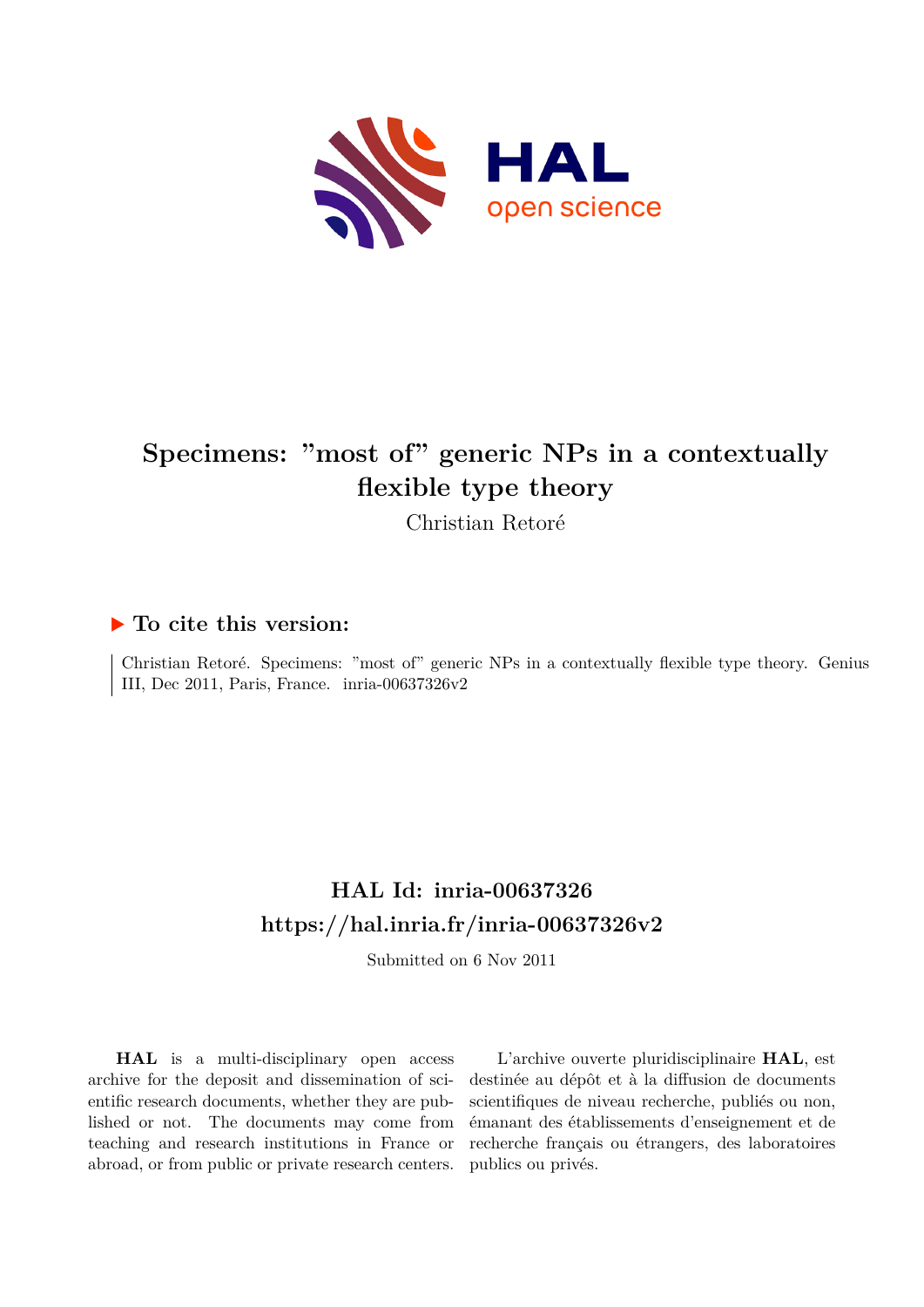## Specimens: "most of" generic NPs in a contextually flexible type theory

#### Christian Retoré (LaBRI & INRIA, Université de Bordeaux)

Third Genius Conference, Paris, December 5-6 2011 http://geniusconference.org/

**Overview** This paper proposes to compute the meanings associated to sentences with generic NPs corresponding to the *most of* generalized quantifier. We call these generics *specimens* and they resemble stereotypes or prototypes in lexical semantics. The *meanings* are viewed as logical formulae that can be thereafter interpreted in your favorite models.

We rather depart from the dominant Fregean single untyped universe and go for type theory with hints from Hilbert  $\varepsilon$  calculus [8, 3] and from medieval philosophy see e.g. [6]. Our type theoretic analysis bears some resemblance with on going work in lexical semantics. [2, 4]

Our model also applies to classical examples involving a class (or a generic element of this class) which is provided by the context. An outcome of this study is that, in the minimalism-contextualism debate, see e.g. [5], if one adopts a type theoretical view, terms encode the purely semantic meaning component while their typing is pragmatically determined.

**Terms for universal and specimen generics** Here are two examples from the web. The first one involves a universal generic element and the second one a *specimen*:

(1) The AKC notes that any dog may bite [...]

(2) The Brits love France.

As Hilbert calculus shows, quantifiers, classes and generic elements are closely related. He introduced  $\tau x$ . *A*, an element such that  $\forall x$ . *A*(*x*) is equivalent to *A*( $\tau x$ . *A*(*x*)): *A* holds for every object if and only if it holds for this element  $\tau x$ .  $A(x)$ , i.e. it is the universal generic associated with *A*. <sup>1</sup> This view is rather confidential. Some exceptions are the work on definite NPs with *t* choice function (in particular by von Heusinger see e.g. [9]) and [1] on generalized quantifiers.

Here we suggest to associate to any property *A* its specimen written  $\angle x$ . *A*. Intuitively, it enjoys all the properties that are true of *most of A*. Although this paper remains on the "syntactic side of semantics", inhabited with logical formulae, let us give a few hints on how to interpret specimens and their possible reference in models.

<sup>&</sup>lt;sup>1</sup>There is the dual existential generic  $\varepsilon x \cdot A$  which satisfies  $A(\varepsilon x \cdot A(x)) \equiv A(\tau x \cdot \neg A(x))$ .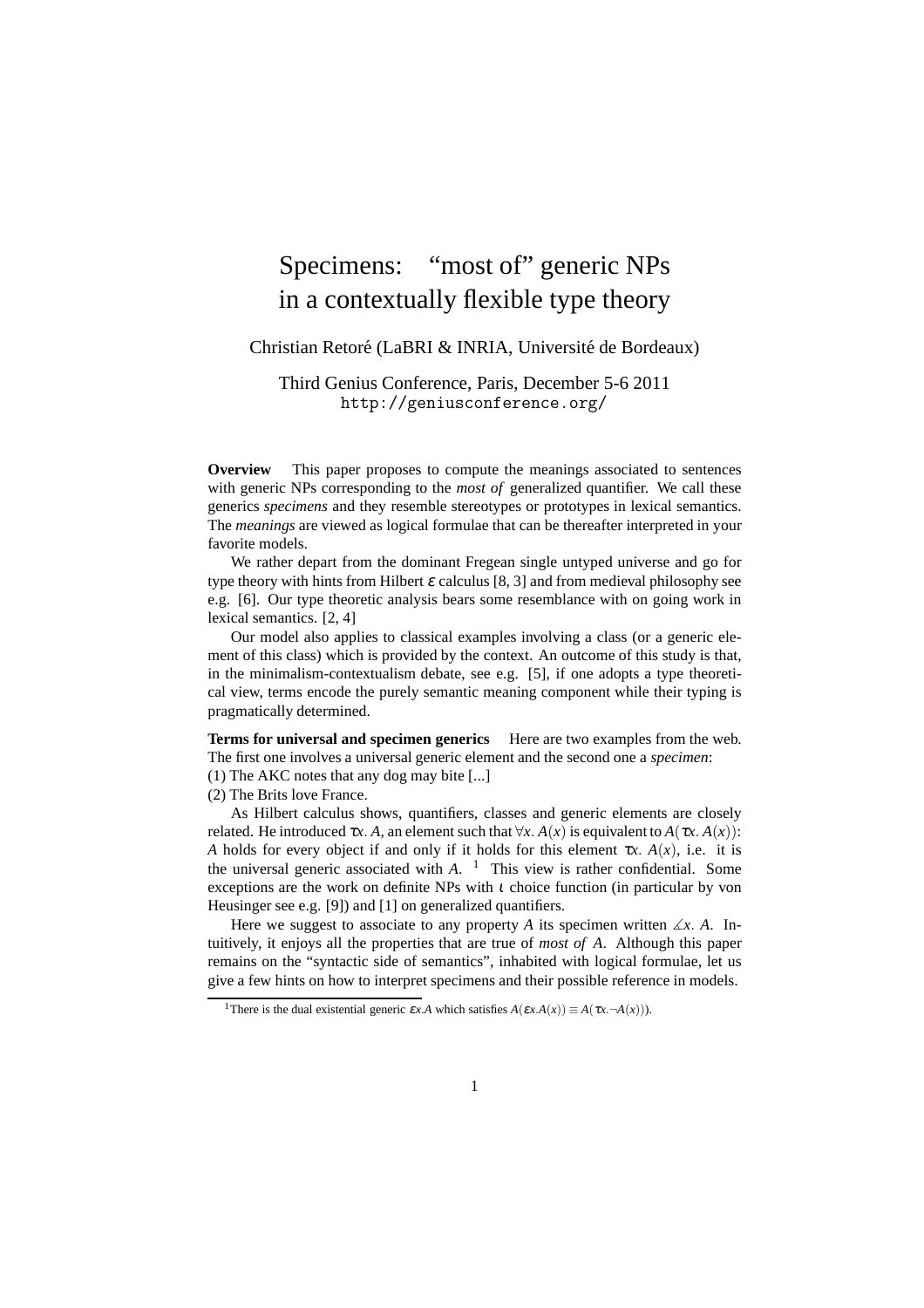Properties of ∡*x*. *A* are the ones that are true of *most of* the *A* 2 there can be no contradiction, since when *P* holds of the specimen,  $\neg P$  does not. – in Hilbertian terms it is more like a  $\tau$  than like an  $\varepsilon$ . For scalar values we prefer to have relations rather than functions: indeed the specimen has not, for instance, a single height but the relation *height*( $spec, x$ ) is true whenever *x* is in some interval (think of baby height charts).

As far as proofs are concerned, we know some situations which enables to assert that *P* holds of  $\angle x$ . *A*: when the universal quantifier holds, when all the *most of* properties are true of it,... But, as expected, we do not know any complete set of rules. We also know it can be refuted when there are only a small minority of *A* enjoys *P*, or when there is another property *Q* disjoint from *P* and true of  $\angle x$ . *A*.

The specimen can be foreseen in ancient and medieval logic: the predication on object as member of some class, formal generic elements with a given ontological class, essential and accidental properties ... In particular, predicates that apply to several unrelated classes were distinguished from "homogenous" predicates that apply to (the generic element of) a class, – as in Abu'l Barakat or Dun Scott. [6]

**A flexible typed calculus with a specimen operator** As in Montague semantics we assume that a lexicon associates typed  $\lambda$ -terms with each word, and we start from a syntactic analysis (saying what applies to what). The logical formula depicting the meaning is obtained by applying lexical  $\lambda$ -terms one to another, according to the syntax. In addition to this montagovian term depicting argumental structure each word is also provided with a finite number of  $\lambda$ -terms which are optionally used to convert the type when needed. For instance the lexicon provide for some human entries a term which convert them into vehicles when needed, e.g if a VP like *"is parked up for the night"* is applied to *"Nic"*.

Instead of simply typed  $\lambda$ -calculus we use second order  $\lambda$ -calculus, namely Girard system F (1971), see e.g. [7]. Base types are constant types (the usual ones of  $TY_n$ , **t**,  $e_i$ , lots of entity types), or variable types,  $\alpha$ ,  $\beta$ , ... When  $T_1$  and  $T_2$  are types, so is  $T_1 \rightarrow T_2$  and when *T* is a type and  $\alpha$  is a type variable,  $\Pi \alpha$ . *T* is a type as well –  $\alpha$ usually appears in *T* but not necessarily.

As opposed to other type theories e.g. (I)TT, the system is conceptually and formally extremely simple, quite powerful,... and paradox free.

<sup>&</sup>lt;sup>2</sup>Observe that we do not fix a precise ratio much larger than a half. Indeed, it is a vague quantifier. However *most of* as opposed to what is commonly said, is not a matter of cardinality but of measure: for instance in maths books it is said that most of number are not primes meaning  $\lim_{n\to+\infty} \pi(n) \to 0$ .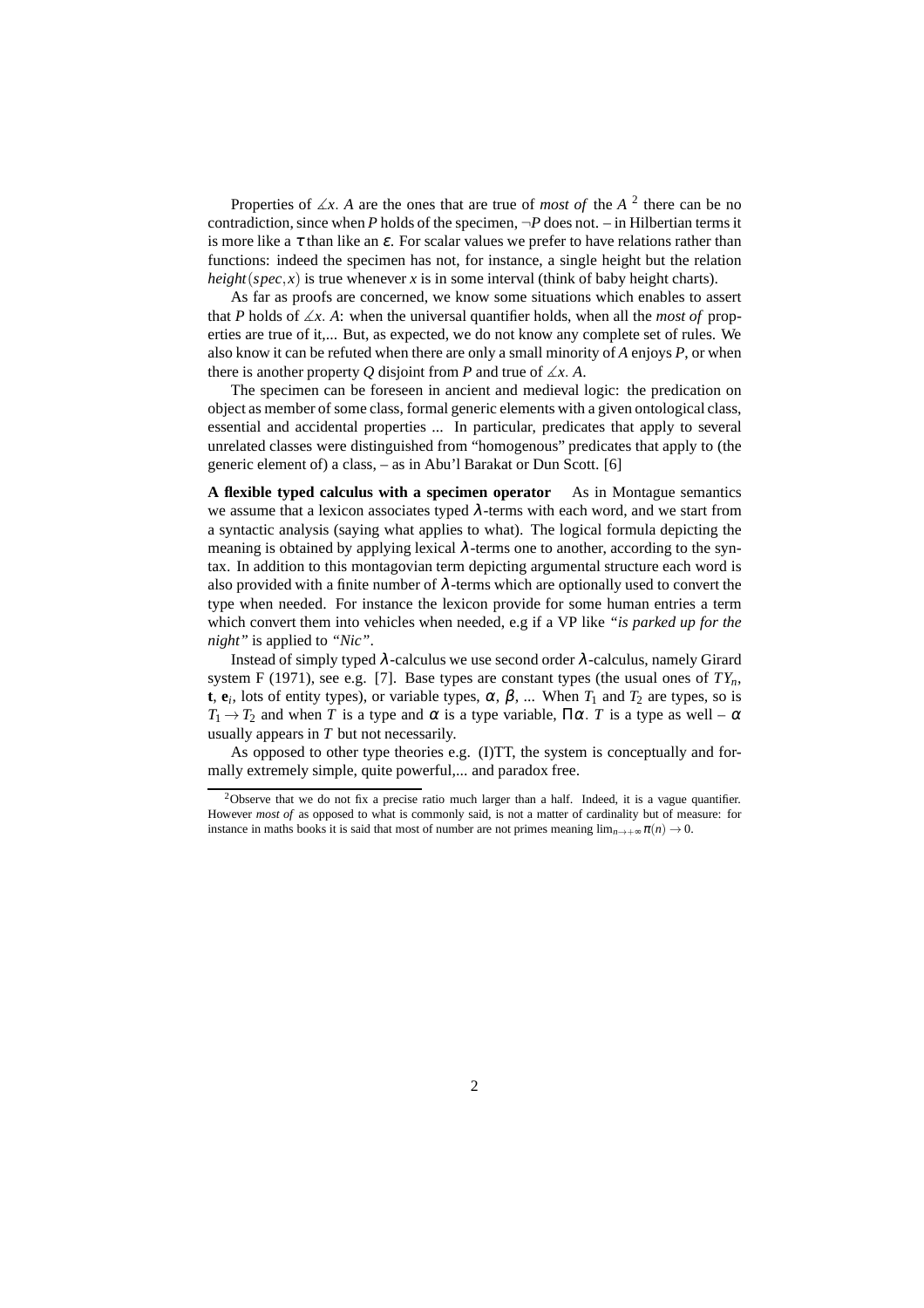Term building operations include the ones of simply typed  $\lambda$ -calculus:

*vc* Constants (resp. variables) of a given type *T* are terms:  $c : T$  (resp.  $x : T$ ).

 $e\lambda$  If *u* is a term of type  $T_1 \rightarrow T_2$  and *v* is a term of type  $T_1$ , then  $u(v)$  is a term of type *T*2.

 $i\lambda$  If *u* is a term of type  $T_2$  and *x* a variable of type  $T_1$ , then  $\lambda x$ . *u* is a term of type  $T_1 \rightarrow T_2$ .

These usual operations are completed by quite similar operations handling quantification over all types:

 $|eΛ|$  If *u* is a term of type Πα. *U* and *T* is a type, then  $u$ {*T*} is a (specialized) term of  $\overline{\text{type}} U[\alpha := T]$ 

 $\overline{i\Lambda}$  If *u* is a term of type *T* and if there is no occurrence of the type variable  $\alpha$  in the type of any free variable (*u* works uniformly for every type <sup>α</sup>), then Λα.*u* is a term of type  $\Pi \alpha$ . *T* (that's the universal view of *u*).

Remember usual beta-reduction is  $(\lambda x^T, u)t^T \leadsto u[x := t]$  Here, beta-reduction for types and  $\Lambda$  works just the same:  $(\Lambda \alpha. u)$  $\{T\} \rightsquigarrow u[\alpha := T]$ .

In F, instead of having a constant  $\forall \alpha$  of type  $(\alpha \rightarrow t) \rightarrow t$  for every type  $\alpha$  over which we would like to quantify we shall have one constant  $\forall$  of type  $\Pi \alpha$ .  $(\alpha \rightarrow t) \rightarrow t$ that will be applied to *T* to obtain the quantifier over the type *T*:

∀{*human*}(λ*x human* .*mortalhuman*→**<sup>t</sup>** (*x*)

We introduce a constant  $\angle$  of type  $\Pi \alpha$ .  $\alpha$  mapping each property to its specimen. When applied to a type *T*, this constant  $\angle$  yields the element  $\angle$ {*T*} of type *T* which is assumed to be the specimen of *T* ( $\angle$ {*T*} is the F term for  $\angle x$ *x*.*T* when types and properties are identified): it is to be interpreted consequently when interpreting the resulting formula. We could also use the type raised version, mapping each property *A* to the average element of type *A* as some did for the choice function.

**Computing the readings: semantic terms and contextual typing** It is easily seen that our model will provide the right formula for the example (2):

*love*(∡{*brits*},*France*)

It resembles the  $\iota$  choice function, apart that it selects an element about which we can assert properties but which does not exists stricto sensu, as medieval universals, Hilbert's <sup>τ</sup>*x*. *A*, etc.

We actually started our reflexion on such generics from classical examples in the minimalism-contextualism debate. Such statements can be both true and false depending on the class in which the object is considered, which is provided by the context. (3) Carlotta is tall.

If Carlotta is a two year old girl it can be both true ("My daughter is tall and thin for a 2 year old.") and false ("My two-year-old can't get his own cup [...] because he can't reach, [...]") depending on her class – her type in our type theoretic framework.

We noticed that the specimen notion together with the flexibility of F typing succeed to capture this phenomenon. Many of optional  $\lambda$ -terms encode the ontological relations and in the case of a two-year old girl like Carlotta, she can be viewed as a child, and also as a female human being, as a human being etc.

Here are the constants and the useful lexicon entries: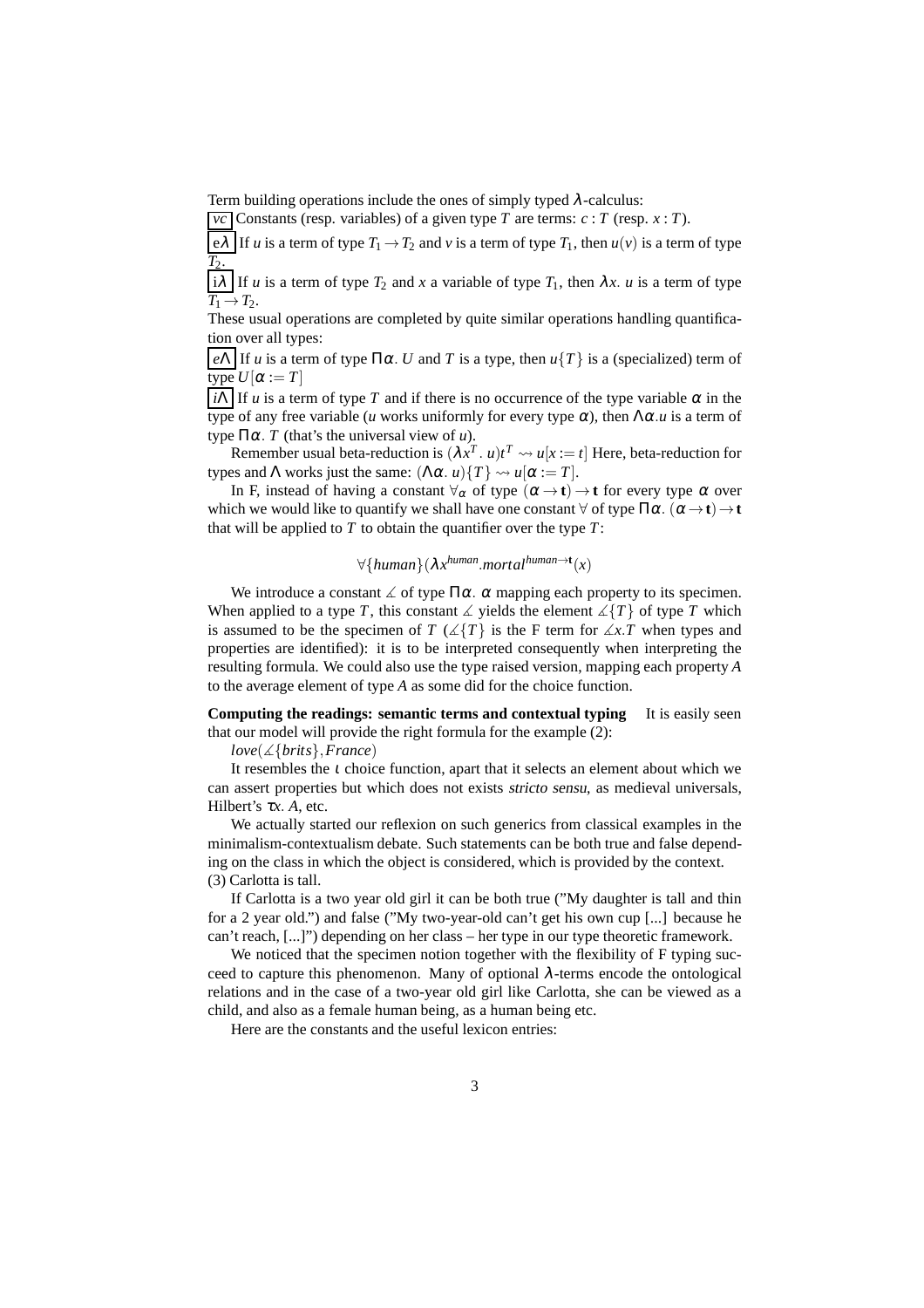$height : \Pi \alpha$ . ( $\alpha \rightarrow float \rightarrow t$ )  $\langle :$ *float* $\rightarrow$ *float* $\rightarrow$ **t Carlotta** *Carlotta* : 2*yoGirl* (constant) h : 2*yoGirl* →*human* (optional <sup>λ</sup>-term) **tall**  $\Lambda \alpha$  . $\lambda x^{\alpha} \forall \{float\} \lambda h^{float}_{s} \forall \{float\} \lambda h^{float}$ 

 $height\{\alpha\}(\angle{\{\alpha\},h_s) \land height\{\alpha\}(x,h) \Rightarrow h_s < h$ type of tall:  $\Pi \alpha \cdot \alpha \rightarrow t$ 

The constant *height* is a relation between members of a type and numbers (*float*) which are compared with  $\lt$ . The entry for *tall* applies to any type *T* (second order is quite important here as well) and to a term  $u$  of type  $T$ . It says that the object  $u$  is taller than any possible height of the specimen of this class *T*.

If we do not use any optional λ-term, we apply *tall* to the type 2*yoGirl*, and to the constant *Carlotta*2*yoGirl* we get the reading where Carlotta is taller than the maximal height of the 2*yoGirl* specimen (think again of baby height charts). This is likely to be interpreted as true.

But if we apply *tall* to the *human* type, we cannot apply the result to the constant *Carlotta*<sup>2*yoGirl*. But we can apply the h : 2*yoGirl*  $\rightarrow$  *human* (optional  $\lambda$ -term) to the</sup> constant *Carlotta*2*yoGirl* and proceed: using the type *human* since h(*Carlotta*) is of type *human*. We thus obtain the formula meaning that Carlotta is tall as a human being, which is unlikely to be interpreted as true.

The semantic machinery produces every possible reading and the context intervenes as a preference for some optional transformation(s). It should be discussed whether there is one or several natural types for an object. Our model can handle any solution: a single natural type, several privileged types,... — quite often, such ontological or metaphysical questions spontaneously pop up when dealing with the organization of the concepts in the lexicon.

**Conclusion** We applied the F typed  $\lambda$ -calculus to derive semantic readings in the presence of *"most of"* generics, that we call *specimens*. Our treatment also helps to determine the border between semantics and pragmatics: the term calculus models the semantics, while the typing flexibility of F represents the possible context adaptation.

*Thanks This work owes a lot to Sarah-Jane Conrad (*meaning. ch *, Sprachphilosophie, Universität Bern). Indeed, her talk and our discussions initiated in Cerisy on the debate between contextualism and semantic minimalism, lead us to a new connection between logical semantics and type theory, here applied to generic elements.*

#### **References**

- [1] Vito Michele Abrusci and Christian Retoré. Quantification in ordinary language: from a critic of set-theoretic approaches to a proof-theoretic proposal. In Peter Schröder-Heister, editor, 14th Congress of Logic, Methodology and Philosophy of *Sciences*, 2011.
- [2] Nicholas Asher. *Lexical Meaning in context a web of words*. Cambridge University Press, 2011.